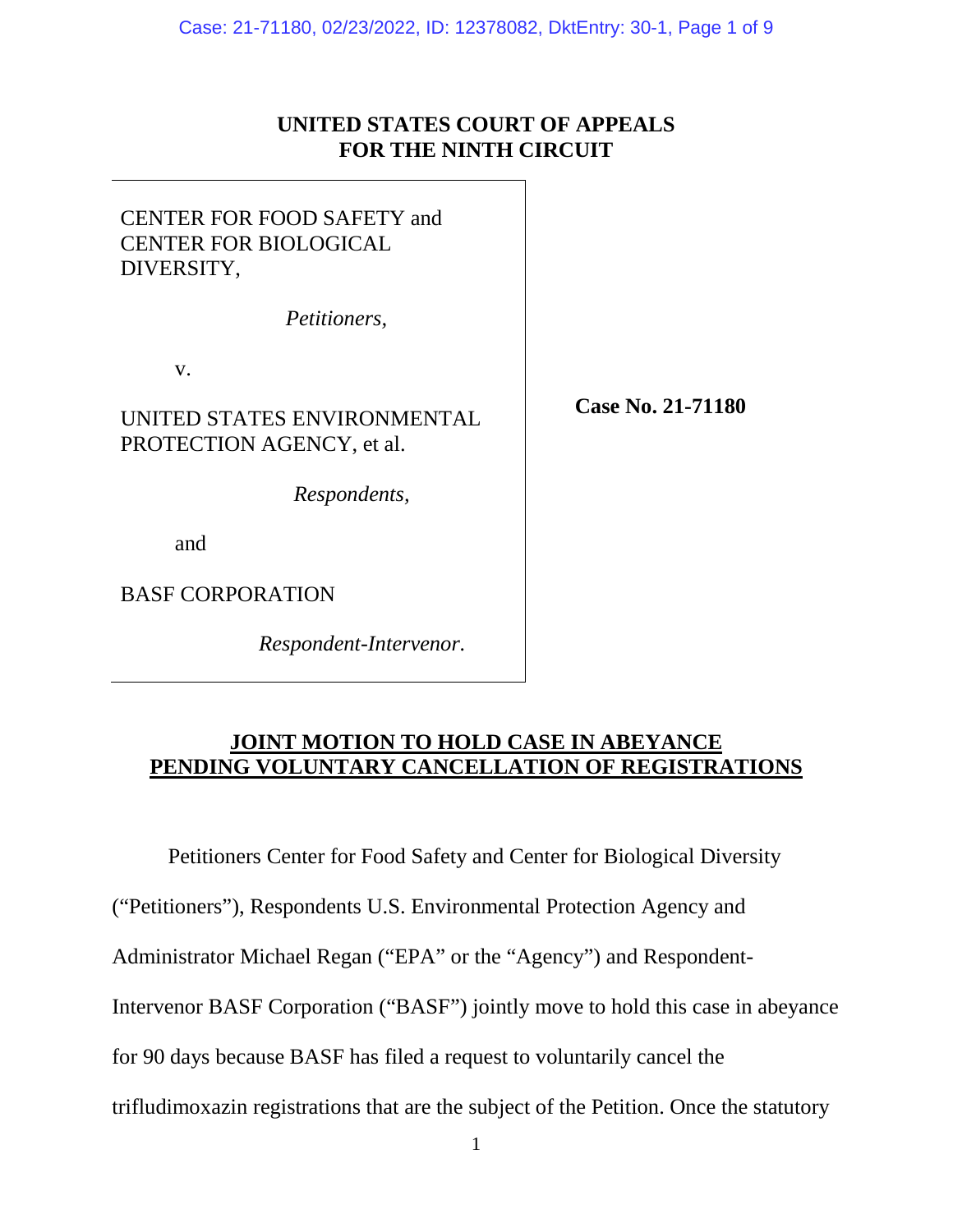#### Case: 21-71180, 02/23/2022, ID: 12378082, DktEntry: 30-1, Page 2 of 9

process for voluntary cancellation is complete, which EPA and BASF anticipate will occur in less than 90 days, the parties will jointly file a status report with the court updating it on next steps. Assuming the registrations have been cancelled, if necessary, BASF and EPA may file a motion or motions for summary disposition on mootness grounds. If such a motion or motions are necessary, the parties will propose a briefing schedule in their joint status report.

### **I. BACKGROUND**

On July 16, 2021, Petitioners filed a Petition for Review challenging EPA's decision to grant registrations for Tirexor Technical and Tirexor Herbicide, pesticide products which contain the new active ingredient trifludimoxazin, under the Federal Insecticide, Fungicide, and Rodenticide Act ("FIFRA"), 7 U.S.C. § 136, *et seq*., (the "registrations"). The Petition alleges, in part, that EPA violated Section 7 of the Endangered Species Act ("ESA"), 16 U.S.C. § 1536, by failing to consult with the United States Fish and Wildlife Service and the National Marine Fisheries Service before issuing the registrations. *See* ECF No. 1-4. EPA does not contest that it failed to meet its obligations under the ESA with respect to the registrations.

On January 11, 2022, EPA announced a new policy for addressing the requirements of ESA Section 7 in connection with applications for registration of

2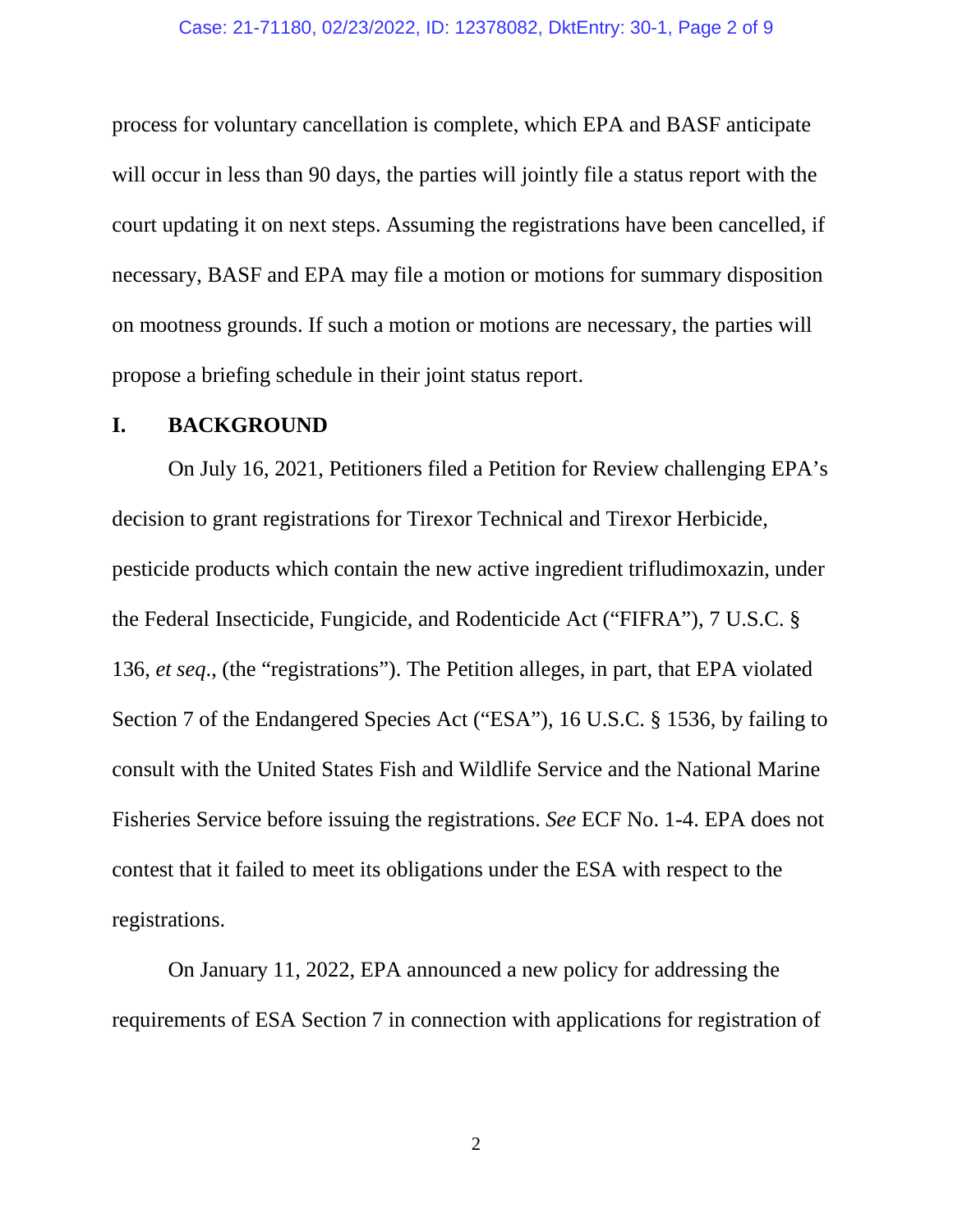#### Case: 21-71180, 02/23/2022, ID: 12378082, DktEntry: 30-1, Page 3 of 9

conventional pesticides containing a new active ingredient under FIFRA.<sup>1</sup> Among other things, the policy indicates that the Agency will "incorporat[e] ESA assessments into the registration process for new pesticides."<sup>2</sup> More specifically, "[a]s of January 11, 2022, before registering any new conventional pesticide active ingredient, EPA will evaluate the potential effects on listed species and their designated critical habitats and initiate ESA consultation with the Services, as appropriate."<sup>3</sup>

This policy applies to new conventional active ingredient applications under consideration by EPA as of January 11, 2022 as well as any new conventional active ingredient applications received by EPA on or after January 11, 2022; it does not apply retroactively. As a result, BASF decided to file a request to voluntarily cancel the registrations. After cancellation is complete, BASF intends to reapply for registration of trifludimoxazin products. Upon receipt of such applications, EPA will consider these applications as applications for the registration of a pesticide containing a new active ingredient and will incorporate

<sup>&</sup>lt;sup>1</sup> EPA Announces Endangered Species Act Protection Policy for New Pesticides (January 11, 2022), available at https://www.epa.gov/newsreleases/epa-announcesendangered-species-act-protection-policy-new-pesticides. 2 *Id.*

<sup>&</sup>lt;sup>3</sup> Progress Toward Protections for Federally Listed Species (January 11, 2022), available at https://www.epa.gov/endangered-species/progress-toward-protectionsfederally-listed-species.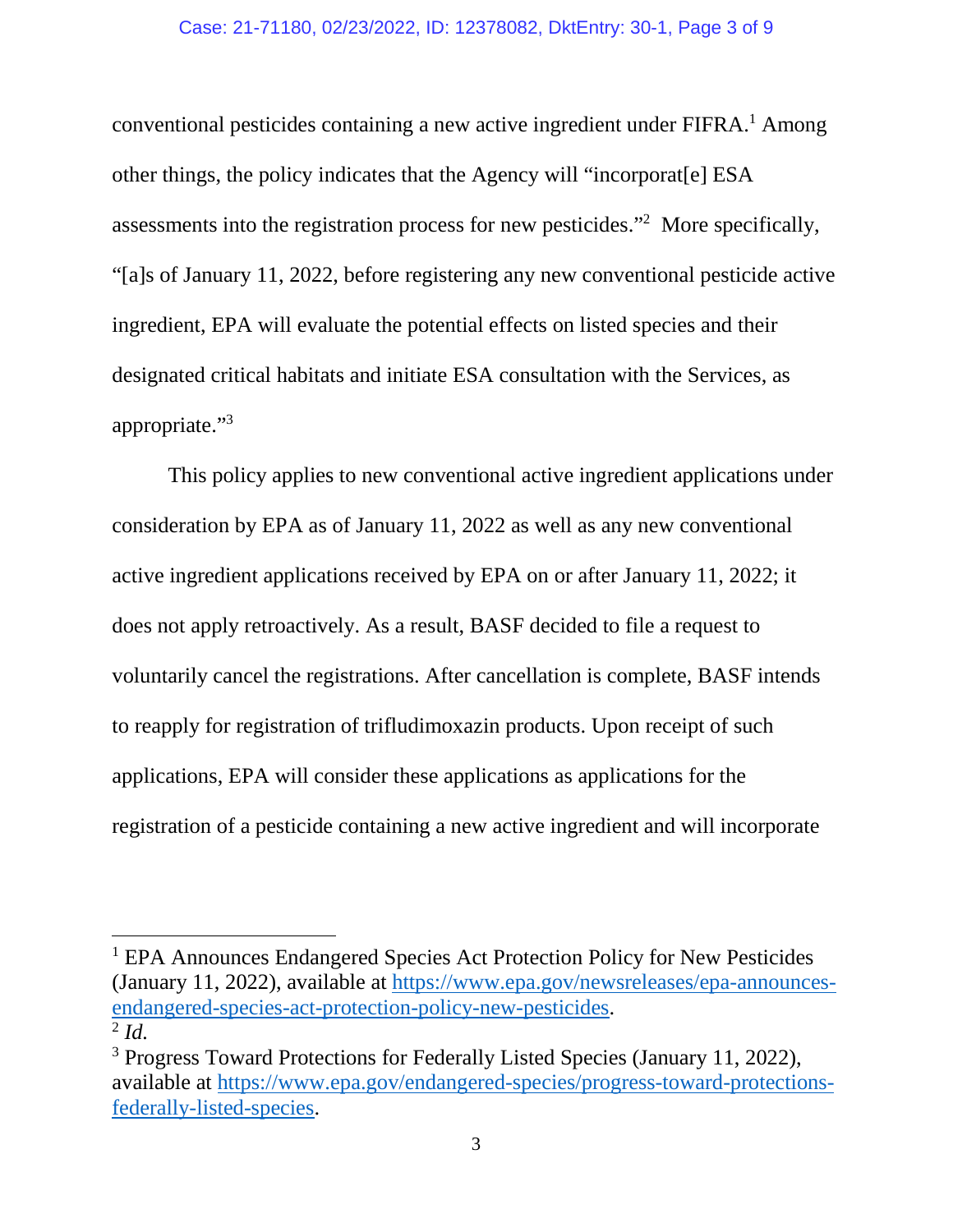an ESA assessment into the registration process for trifludimoxazin in accordance with the policy announced by the Agency on January 11, 2022.

BASF filed the request for voluntary cancellation of the registrations on February 14, 2022. *See* Declaration of Fredric Scott Kay, attached hereto as Exhibit 1, at  $\P$  7 & Exhibit A. Because the registrations include approval for use on minor crops, FIFRA requires publication of notice of the request for voluntary cancellation in the Federal Register and a 180-day comment period, which can be waived on request in favor of a 30-day comment period. 7 U.S.C. § 136d(f)(1)(B)-(C). Cancellation of the registrations will not "adversely affect the availability of the pesticide for use" on minor crops because BASF has never manufactured, distributed, or sold the products in the United States and will not do so prior to cancellation. 7 U.S.C. § 136d(f)(1)(C); Kay Decl. ¶ 10. BASF requested that the 180-day comment period be waived in favor of a 30-day comment period and EPA has agreed. Kay Decl. Exhibit A. No existing stocks provision will be necessary in connection with the cancellation. *See* 7 U.S.C. §§ 136d(a)(1), 136j(a)(2)(k) (EPA "may permit" the continued sale and use of existing stocks of a pesticide whose registration has been cancelled, in accordance with the terms of the cancellation order). BASF will not withdraw its cancellation request, Kay Decl. ¶ 9, and EPA expects to issue a cancellation order after the 30-day comment period.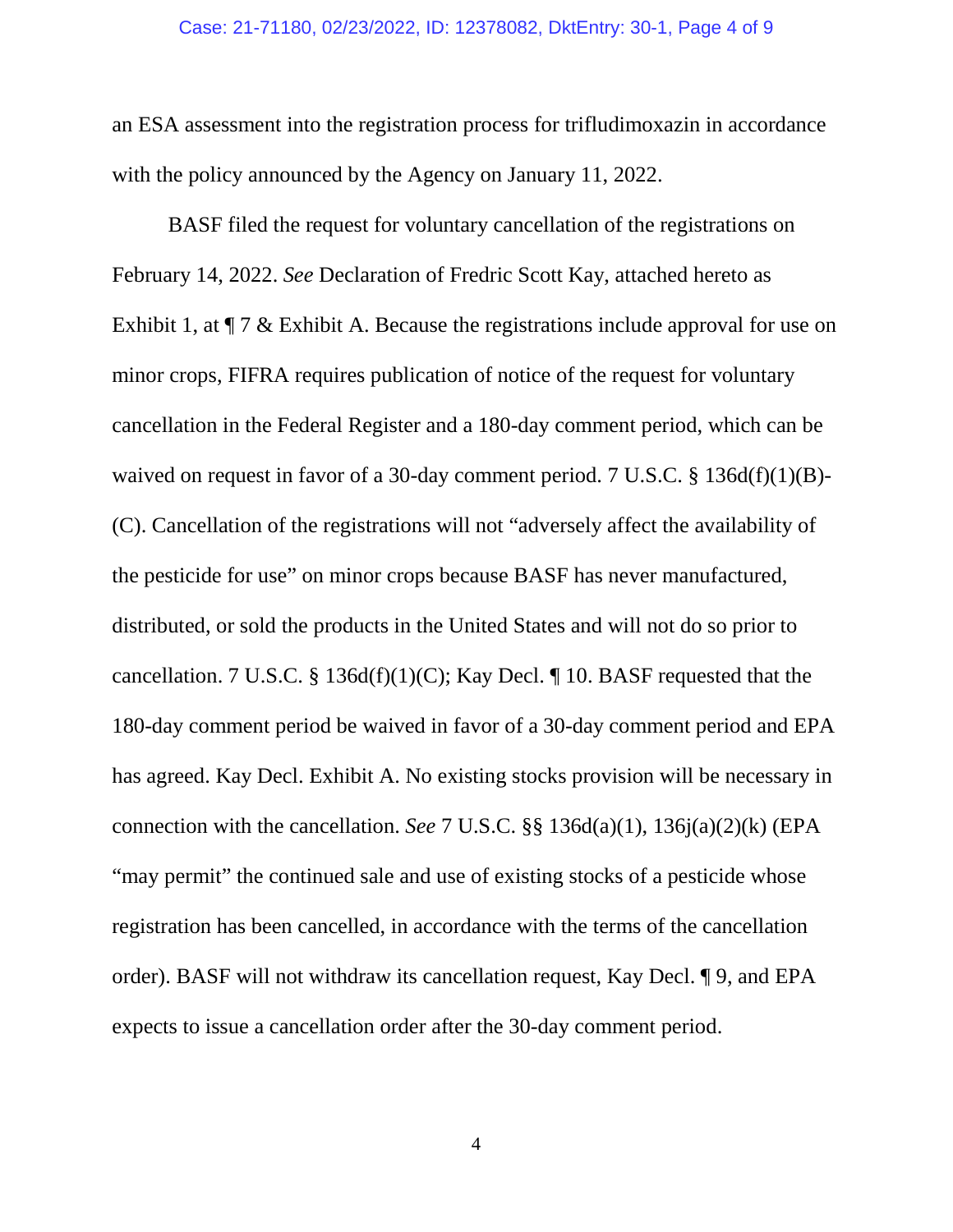Briefing in this matter is ongoing, with Respondents' response and any cross motion to Petitioners' Motion for Summary Vacatur and Respondents' and Petitioners' response to Respondent-Intervenor's Motion to Dismiss ESA Claims due on February 25, 2022.<sup>4</sup> The parties therefore request this case be held in abeyance for 90 days while the voluntary cancellation process is completed. If it proceeds as anticipated, the cancellation process should be finished within the 90 days. At that time, assuming the registrations have been cancelled, EPA and BASF anticipate that they will file a motion or motions for summary disposition on mootness grounds unless Petitioners commit to voluntarily withdraw the Petition or withdraw it.

## **II. ARGUMENT**

Granting a stay for 90 days pending completion of the voluntary cancellation process will serve efficiency and prevent the unnecessary burden of further briefing in light of the pending request to cancel the registrations that are the subject of this Petition.

Under Article III of the Constitution, federal courts are limited to the adjudication of actual, ongoing controversies between litigants, and federal courts

<sup>&</sup>lt;sup>4</sup> Should the Court deny this joint motion for abeyance, the parties alternatively request that the Court give Respondents and Petitioners 14 days after the Court enters its order denying this motion to file their responses to Petitioners' Motion for Summary Vacatur and Respondent-Intervenor's Motion to Dismiss ESA Claims.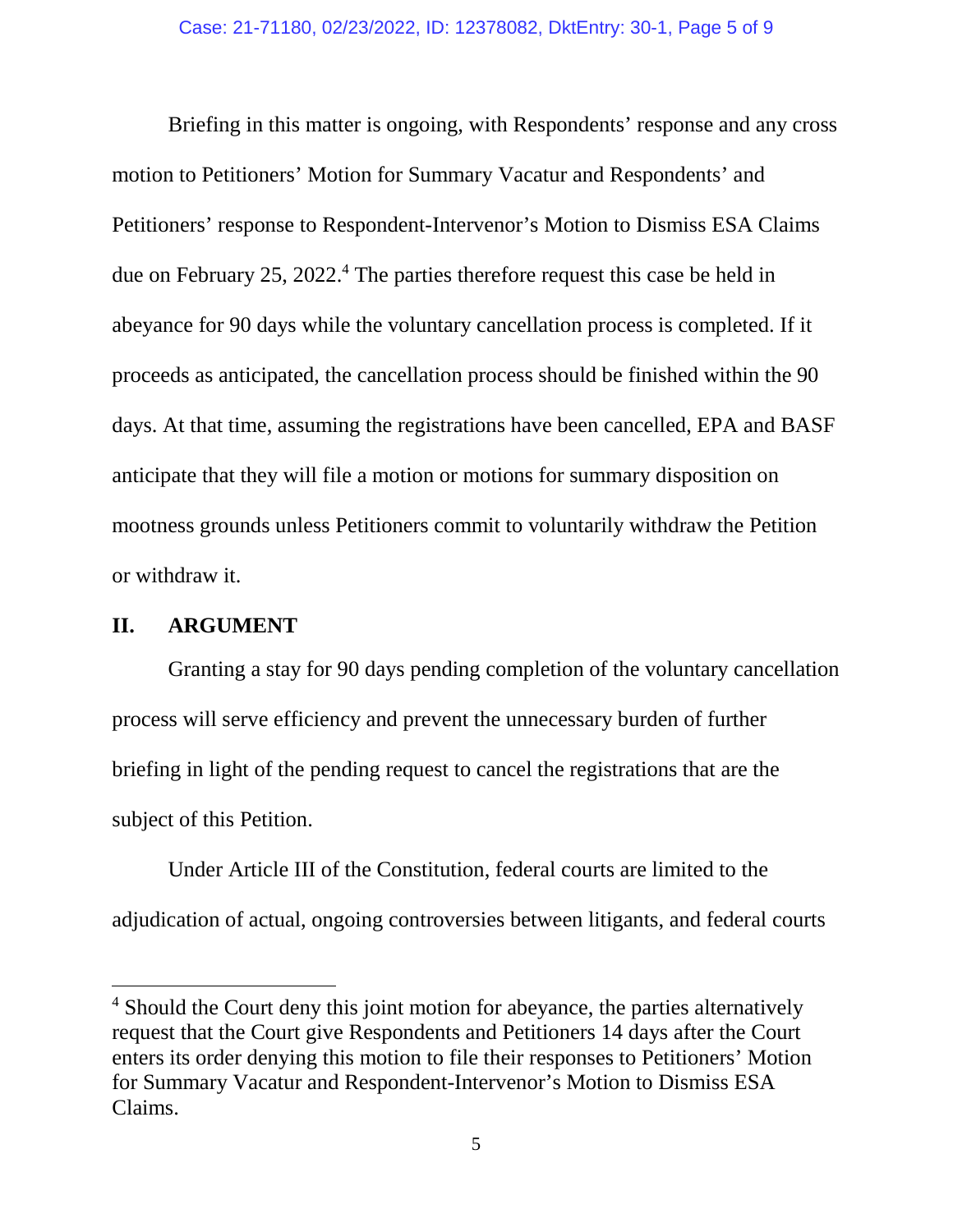#### Case: 21-71180, 02/23/2022, ID: 12378082, DktEntry: 30-1, Page 6 of 9

lack the jurisdiction "to give opinions upon moot questions or abstract propositions, or to declare principles or rules of law which cannot affect the matter in issue in the case before it." *Am. Rivers v. Nat'l Marine Fisheries Serv.*, 126 F.3d 1118, 1123 (9th Cir. 1997). A claim is moot when the issues presented are no longer live or the parties lack a legally cognizable interest in the outcome." *People of Village of Gambell v. Babbitt*, 999 F.2d 403, 406 (9th Cir. 1993). A case that becomes moot at any point during the proceedings is "no longer a 'Case' or 'Controversy' for purposes of Article III," and is outside the jurisdiction of the federal courts. *Already, LLC v. Nike, Inc*., 568 U.S. 85, 91 (2013).

Cancellation of the registrations at issue would render the Petition moot. Petitioners challenged EPA's orders granting the registrations, alleging that EPA violated its obligations under FIFRA and the ESA. Petitioners have asked the Court to vacate the registrations and stop the sale and use of the trifludimoxazin products subject to the registrations. Cancellation would render Petitioners' claims and requested relief moot, because the registrations would be extinguished and there is no stock of manufactured products to be sold or used. Moreover, cancellation of the registrations would render Petitioners' ESA claims moot because once they are cancelled there will be no "action" triggering ESA Section 7 consultation requirements. 16 U.S.C. § 1536(a)(2). Any subsequent application for registration of trifludimoxazin products submitted by BASF will be addressed by

6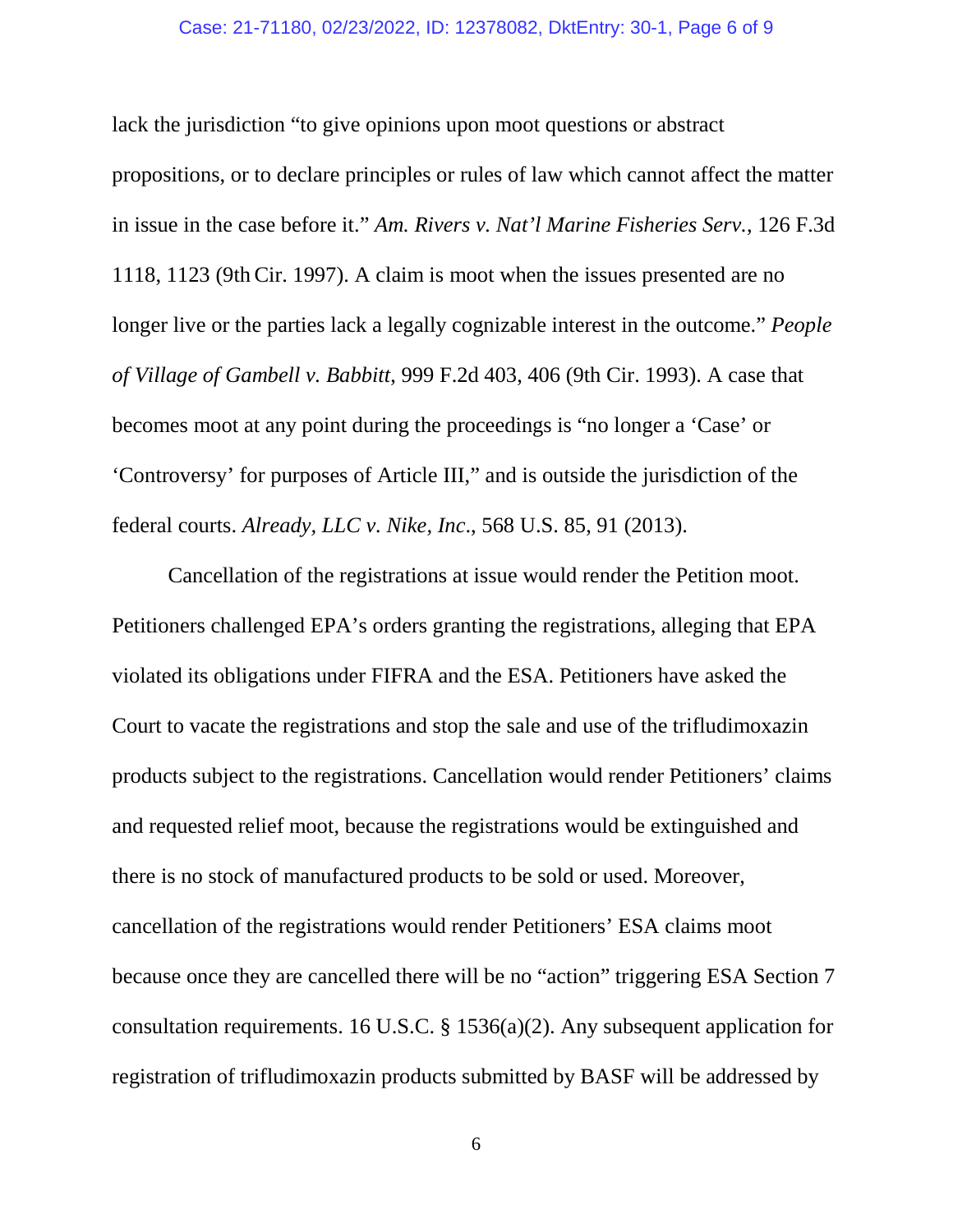EPA in a new administrative process under EPA's new policy of incorporating ESA assessment into the registration process for new conventional pesticide active ingredients. This will result in a new administrative record and, potentially, changes in the scope and requirements of any future registrations as compared to the registrations challenged by Petitioners. Any challenges to such future registrations would be subject to judicial review under the provisions of FIFRA § 16, 7 U.S.C. 136n.

## **III. CONCLUSION**

For the foregoing reasons, the Court should hold this case in abeyance for 90 days while the statutory process for BASF's voluntary cancellation request is conducted.

Dated: February 23, 2022 Respectfully submitted,

*/s/ Kathryn E. Szmuszkovicz* John C. Cruden Kathryn E. Szmuszkovicz David A. Barker BEVERIDGE & DIAMOND, P.C. 1900 N Street, N.W., Suite 100 Washington, D.C. 20036 (202) 789-6000 jcc@bdlaw.com kes@bdlaw.com dab@bdlaw.com

*Counsel for Respondent-Intervenor BASF Corporation*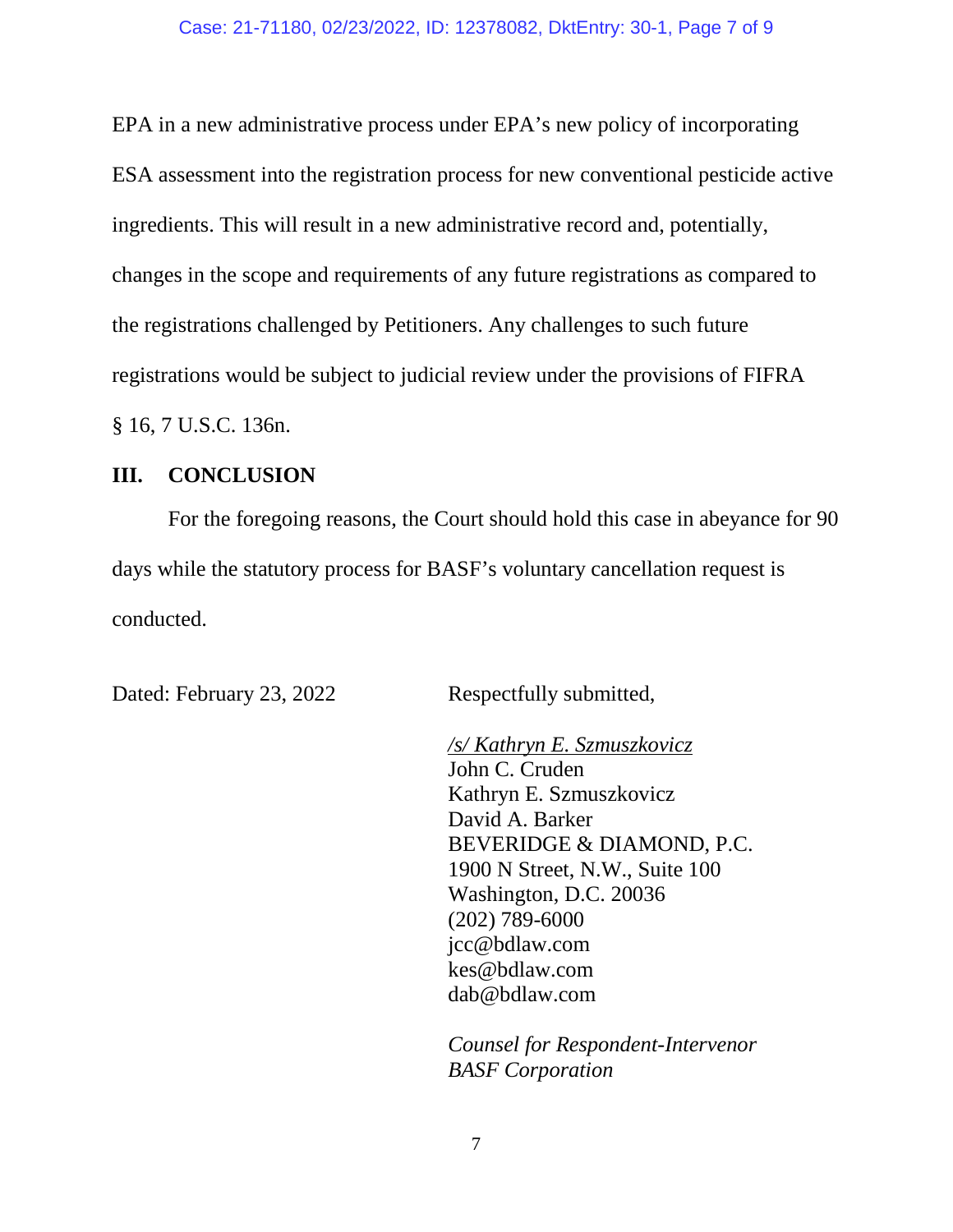/s/ *Michelle Spatz* 

Michelle M. Spatz Benjamin Grillot United States Department of Justice Environment & Natural Resources Division P.O. Box 7611 Washington, D.C. 20044 (202) 598-9741 (Spatz) (202) 598-3827 (Grillot) michelle.spatz@usdoj.gov benjamin.grillot@usdoj.gov

*Counsel for Respondents U.S. Environmental Protection Agency and Administrator Michael Regan*

*/s/ George Kimbrell*  George A. Kimbrell Amy van Saun Center for Food Safety 2009 NE Alberta St., Suite 207 Portland, OR 97211 T: (971) 271-7372 gkimbrell@centerforfoodsafety.org avansaun@centerforfoodsafety.org

*Counsel for Petitioners Center for Food Safety and Center for Biological Diversity*